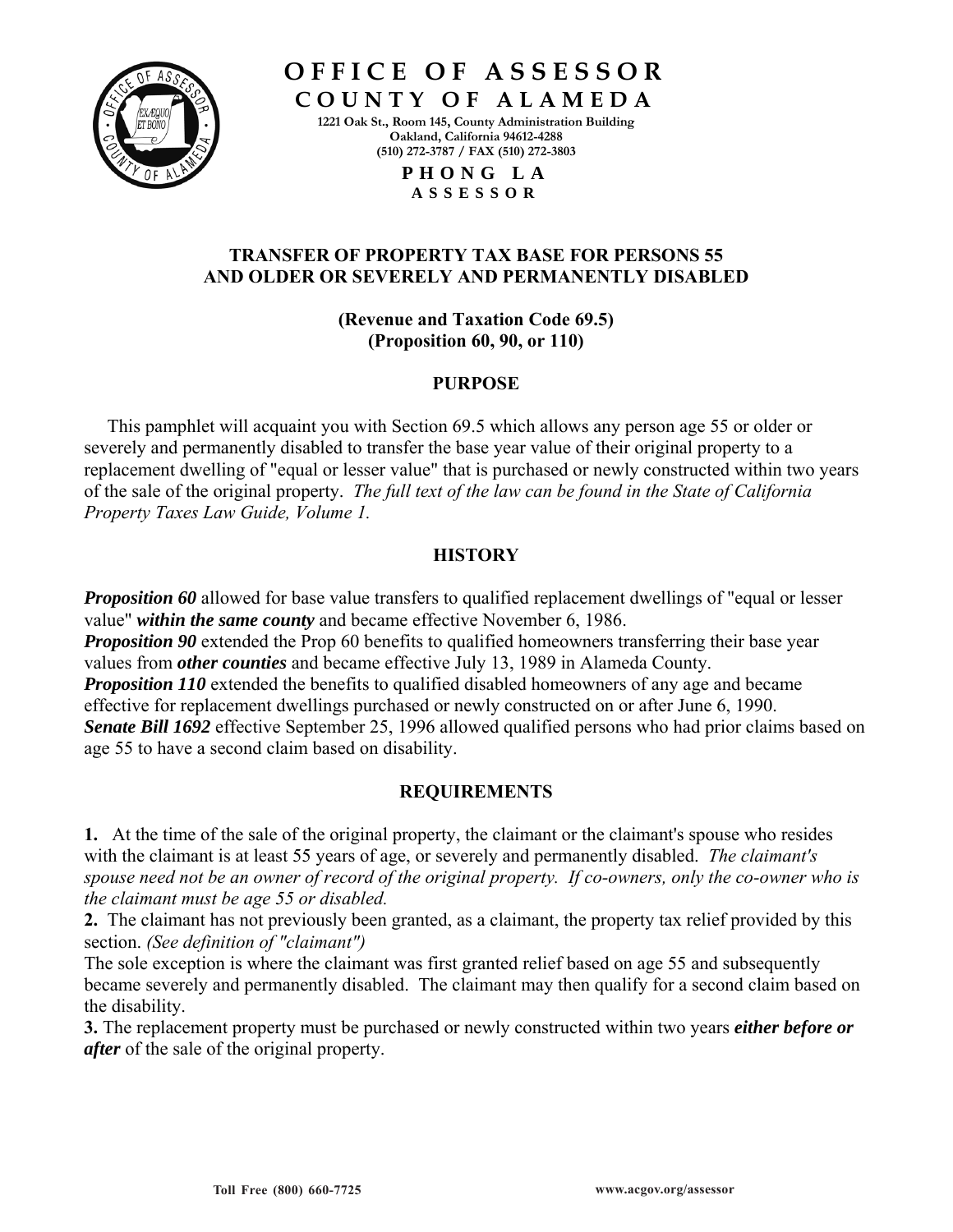**4.** The sale of the original property must be a change in ownership that subjects the property to reappraisal at its current market value or results in a base year value transfer as a replacement dwelling for someone qualifying under Section 69.5 or the disaster relief provisions of Section 69.

**5.** At the time the claim is filed, the claimant is an owner of the replacement dwelling and occupies it as his or her principal place of residence and, as a result thereof, the property is eligible for the homeowner's exemption.

**6.** Either at the time of its sale or at the time it was substantially damaged by calamity or within two years of the purchase or new construction of the replacement dwelling, the claimant was an owner of the original property and occupied it as his or her principal place of residence and, as a result thereof, the property was eligible for the homeowner's exemption.

**7.** The replacement dwelling must be of "equal or lesser value" than the original residence. *"Equal or lesser value"* means that the market value of a replacement dwelling may *not exceed:*

**100%** of the market value of the original property if the replacement dwelling is purchased or newly constructed *prior to* the date of sale of the original property,

**105%** of the market value of the original property if the replacement dwelling is purchased or newly constructed *within the first year following* the date of sale of the original property, or

**110%** of the market value of the original property if the replacement dwelling is purchased or newly constructed *within the second year following* the date of sale of the original property. The market value of the original property may include indexing adjustments.

*Unless the replacement dwelling satisfies the "equal or lesser value" test, no benefit is available, not even a partial benefit.* 

# **TO APPLY**

 To apply and receive *full* relief the completed claim form and required documents must be filed with the assessor within *three years* of the date the replacement dwelling is purchased or newly constructed. If a claim is not filed within the three years prospective relief can be granted from the year the claim is filed. This claim is not open to public inspection.

# **TO RESCIND**

 To rescind a claim a written notice of rescission must be delivered to the assessor within certain time limits. A fee may be required.

# **DEFINITIONS**

*"Claimant"* means any person claiming relief provided by this law and their spouse if the spouse is also a record owner of the replacement dwelling.

*"Person"* means any individual, but does not include any firm, partnership, association, corporation, company, or other legal entity or organization of any kind except that the claimant(s) may hold their residence in trust for themselves.

*"Severely and permanently disabled person"* is any person who has a physical disability or impairment, whether from birth or by reason of accident or disease, that results in a functional limitation as to employment or substantially limits one or more major life activities of that person.

*"Original property"* and *"Replacement dwelling"* means place of abode that is owned and occupied by the claimant as his or her principal place of residence. *Each unit of a multi-unit dwelling is considered a separate dwelling for claim purposes.*

*"Sale and Purchase"* mean "a change in ownership for consideration".

*"Market value of the original property"* means its market value at the time of its sale or immediately prior to its damage by calamity if it was sold in its damaged state.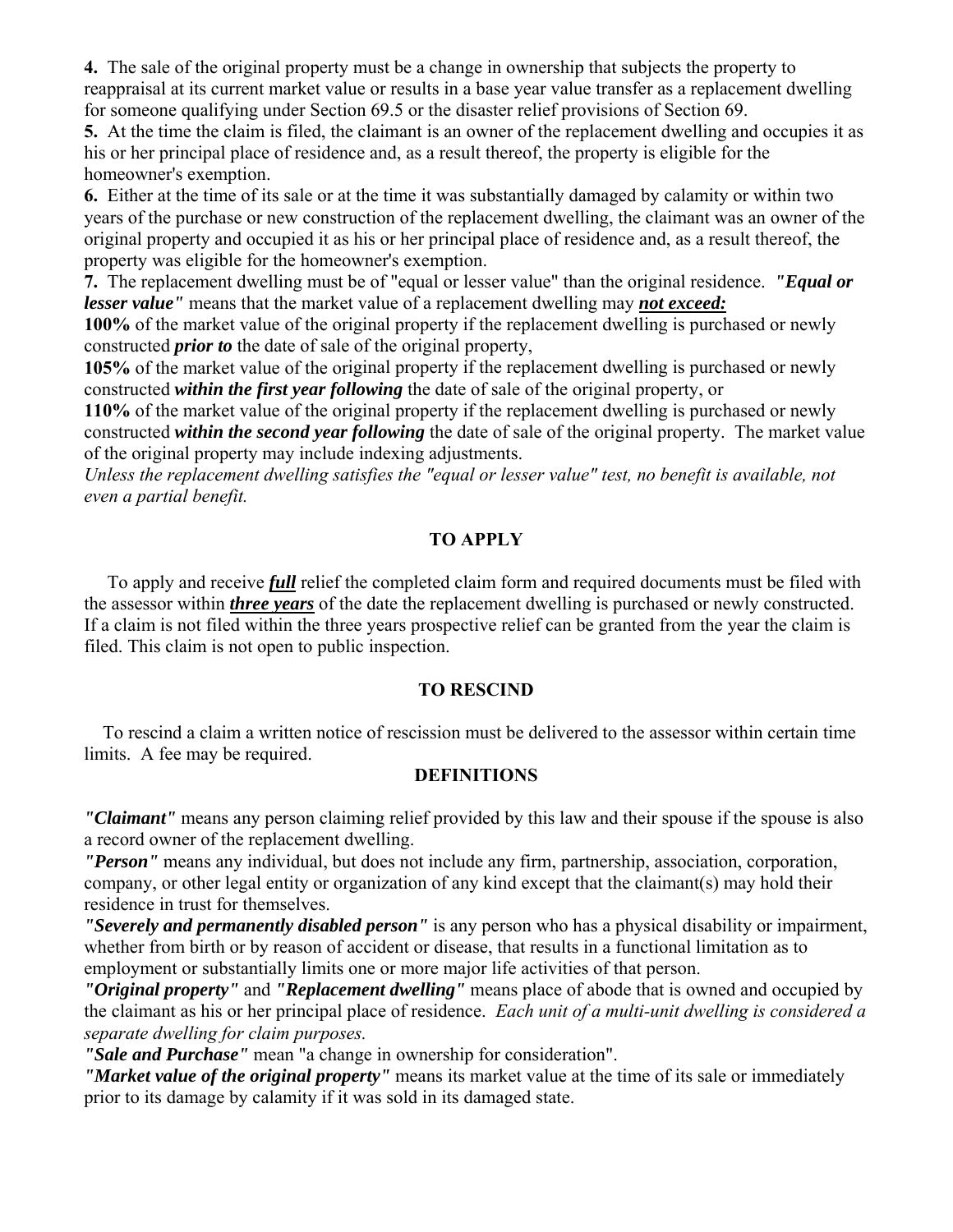# **QUESTIONS & ANSWERS**

**Q:** When making the "equal or lesser value" test, is a simple comparison of the sales price of the original residence and the purchase price or cost of new construction of the replacement dwelling all that is needed?

*A: Generally, when a property is sold on the open market its sales price is considered market value. However, because sale/purchase prices or costs of new construction are not always the same as market value, the assessor may have to determine the market value, which may differ from the sale/purchase price or cost of new construction.*

*Note: Only the market value of the primary residence and its related improvements are used for the "equal or lesser value" test. For single unit properties this represents the total value of the property. For residential properties with commercial uses or extra living units the appraiser must deduct the market value of those portions for the "equal or lesser value" tests. (See example below)*

**Q:** The claimant sold his original two-unit property that consisted of his primary residence and a second unit and purchased a replacement dwelling. What portion of his sold property will qualify as the "original property" for the "equal of lesser value" test?

*A: For the "equal or lesser value" test, the "original property" consists of the claimant's primary residence (land and improvements). The market value of the second unit (land and improvements) would be deducted from the market value of the total property. Only the amount of the indexed base value allocated to the original residence would be transferred.* 

**Q**: If otherwise qualified, will I meet the "equal or lesser value" test if I sold my original residence July 20,1999 for \$350,000 and purchased my replacement dwelling May 3, 2000 for \$365,000? Both properties were bought and sold for market value.

*A: Yes. The replacement dwelling was purchased within the first year following the sale of the original and its purchase price did not exceed 105% of the market value of the original residence (\$350,000 X 1.05 = \$367,500). (See requirement No. 7)* 

**Q:** Can an otherwise qualified owner buy a vacant lot and then build a new replacement dwelling and qualify?

*A: Yes. As long as the completion of the new dwelling took place within two years, either before or after, the sale of the original property. The purchase of the lot can take place at any time before the completion of new construction. For the "equal or lesser value" test the total market value of the replacement property (land and improvements) is determined as of the date of the completion of the new construction*.

**Q**: Can I, a qualified claimant, sell my original home and buy a replacement dwelling with co-owners not of age 55 and transfer my base value?

*A: Yes, co-owners of any age are allowed. However, the total full market value of your original home will be compared with the total full market value of the replacement dwelling for the "equal or lesser value" test regardless of the fact that you are only a part owner of the replacement dwelling.* 

**Q:** Can two owners sell their separately owned and occupied properties, combine their base year values, and purchase one replacement dwelling together?

*A: No. There is no provision for combining base year values. The base year value of only one original property can be transferred to the replacement dwelling.*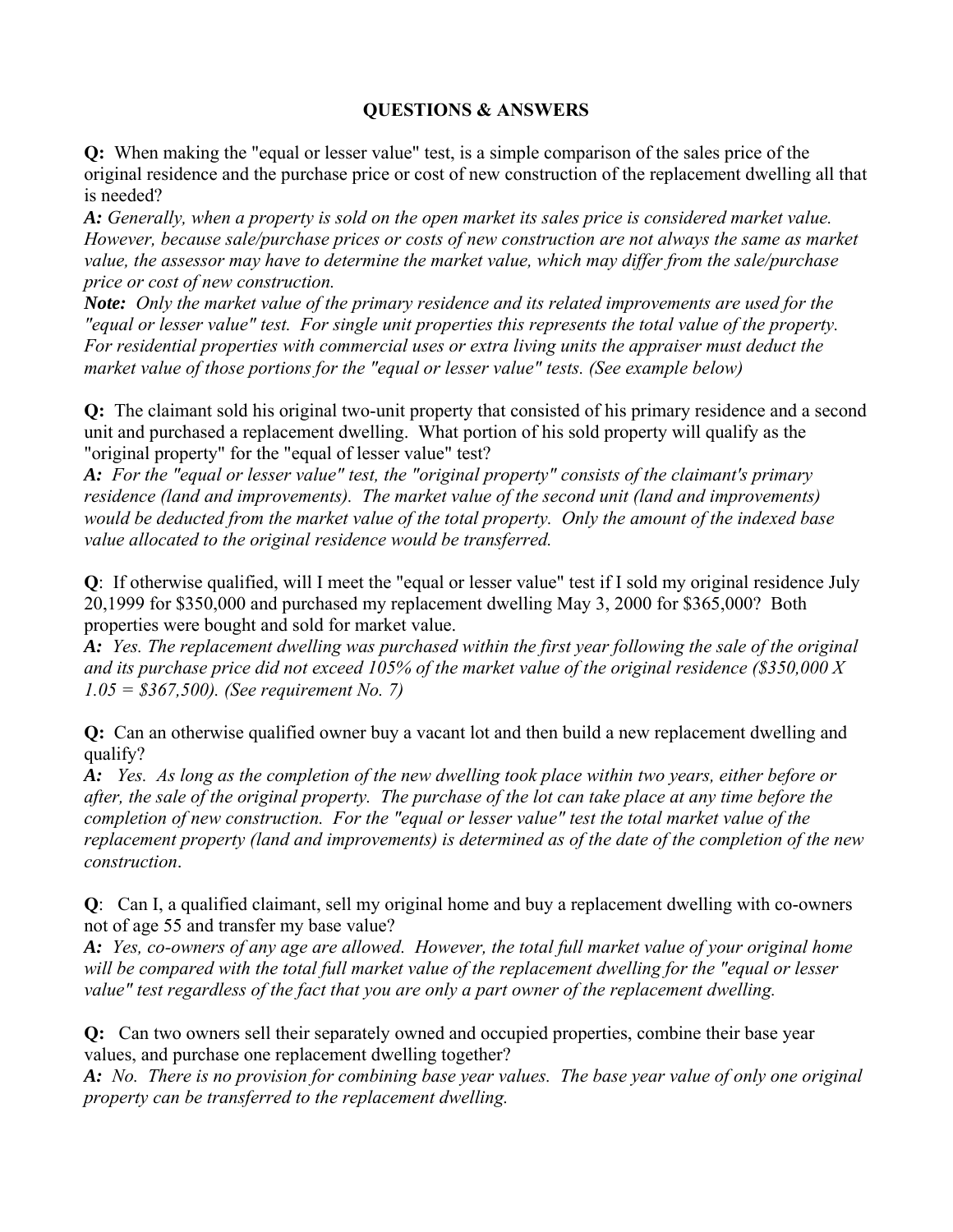**Q:** Can two co-owners sell their original residence they shared and each still qualify for the claim when each acquires a separate replacement dwelling?

*A: No. Only one can receive the benefit. The qualified co-owners must decide between themselves who will get the benefit. Only in the case of a multiple unit original property where several co-owners qualify for separate homeowner's exemptions may portions of the factored base year value of that property be transferred to several qualified replacement dwellings.* 

**Q:** Can I sell my original property and purchase a 50% interest in a replacement dwelling and still qualify?

*A: No. A partial or fractional interest purchase is not eligible. The entire interests in both the replacement dwelling and the original property must be purchased and sold.*

**Q:** Will the transfer of an original property or acquisition of a replacement dwelling by gift or devise qualify under Section 69.5?

*A: A property that is given away or acquired by gift or devise will not qualify because nothing of value was exchanged. Section 69.5 requires a "sale" of the original property and a "purchase" of a replacement dwelling.*

**Q:** May I sell my original property to my child and give my child the benefit of the parent-child exclusion and still transfer my base value when I purchase a replacement property?

*A: No. The parents need to choose to which exclusion they wish to apply their base year value. If the parents sell to their children and choose to transfer their base year value to them using the parent-child exclusion, then the base year value is no longer theirs to transfer to a replacement residence.* 

**Q:** Can a mobile home qualify as either an original or a replacement dwelling for the base year value transfer?

*A: Yes, but only if the mobile home is subject to local property taxation (LPT). Mobile homes that pay vehicle license fees annually (VLF) would not qualify because they have no base year values.*

**Q:** Can a supplemental tax assessment be issued when the base year value is transferred from an original property to a replacement dwelling?

*A: Yes. The law requires that supplemental assessments, both positive and negative, be calculated for all transactions that result in base-year value changes. This is accomplished by comparing the base value transferred from the original property to the assessment on the replacement dwelling.* 

**Q:** After receiving the notice that my application has been approved, do I still need to pay the existing tax bills?

*A: Yes. All outstanding tax bills on your replacement property must be paid. They will not be cancelled or corrected. Any overpayments you make will be refunded when the claim is processed.* 

**Q:** Can new construction completed on a replacement dwelling after the transfer of the base value also qualify for relief under this section?

*A: Yes, provided that the new construction was completed within two years of the sale of the original property, the assessor is notified within 6 months of the completion, and the market value of the new construction plus the market value of the replacement dwelling when acquired does not exceed the market value of the original property as determined for the original claim.*